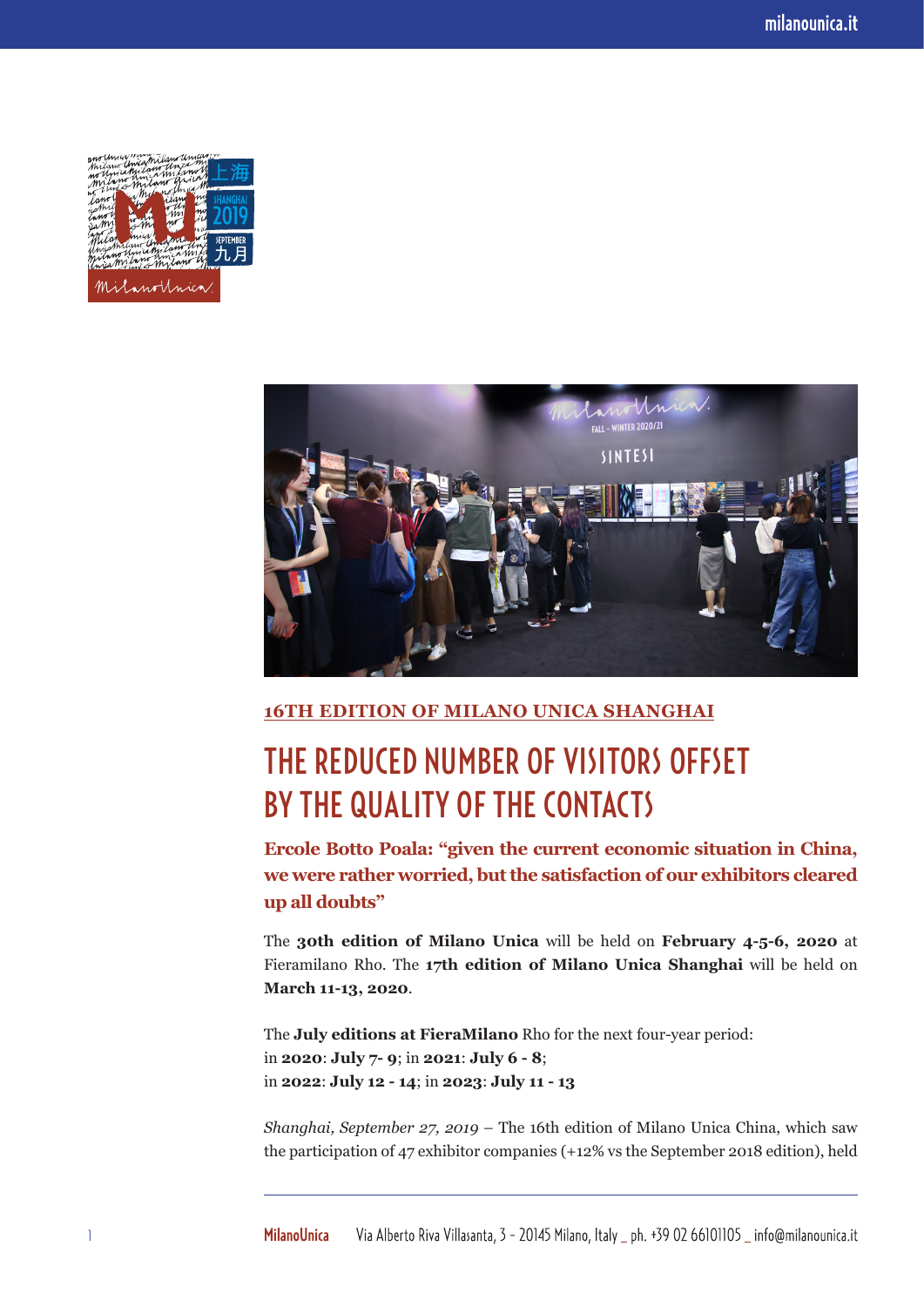

in Shanghai from September 25 to September 27 in collaboration with Intertextile, the world's largest trade show for textiles, closed with a comprehensive general level of satisfaction of exhibitors.

Despite a reduced number of visitors, almost all exhibitors expressed satisfaction for the quality of the contacts and orders collected directly at the trade show. Worth noting are the positive comments of the companies presenting textile collections for womenswear and kidswear. Also worth noting was the presence of buyers from Japan, Australia, the United Arab Emirates and the United States.

*"Our exhibitors expressed a comprehensive general level of satisfaction for the quality of contacts established during the trade show despite the 10% drop in the number of visitors due to two main factors. Certainly, the situation of economic uncertainty in China weighed along with the more general slowdown of global economies, but I believe that the most relevant reason lies in the fact that Chinese companies and Chinese designers, and, more in general, the Far East as a whole, have now come to a point where they need to significantly anticipate the presentation of their collections. This is also confirmed by the sales office of different companies that had already visited all their clients in the months of August and September. This problem highlights the need for anticipating the date of the Chinese appointment, which, on the other hand, confirms our decision to schedule our trade show in Milan in the month of July. In this edition too, Milano Unica Shanghai confirmed to be a key appointment for an increased presence of Italian producers of high-end textiles in the Chinese market. The comments made by the buyers, also from different nationalities, were positive not only in relation to the quality of the collections on display but also in relation to the attention paid to sustainability. Lastly, I would like to underline the satisfaction expressed by the producers of textiles for womenswear, confirming that Milano Unica Shanghai is not only the trade show for menswear wool textiles,"* commented **Ercole Botto Poala**, President of Milano Unica and also an exhibitor himself at the trade show.

*"The success of this edition confirms the fact that also in a delicate economic context like the current one faced by the textile industry, it is of the essence to remain present in the Chinese market. As matter of fact, it is namely the presence of the most structured, innovative and sustainable Italian companies – like the ones participating in Milano Unica – that can contribute to maintaining exports of Made-in-Italy high-end textiles to China,"* added **Massimiliano Tremiterra**, Director of the Italian Trade Agency ICE in Shanghai.